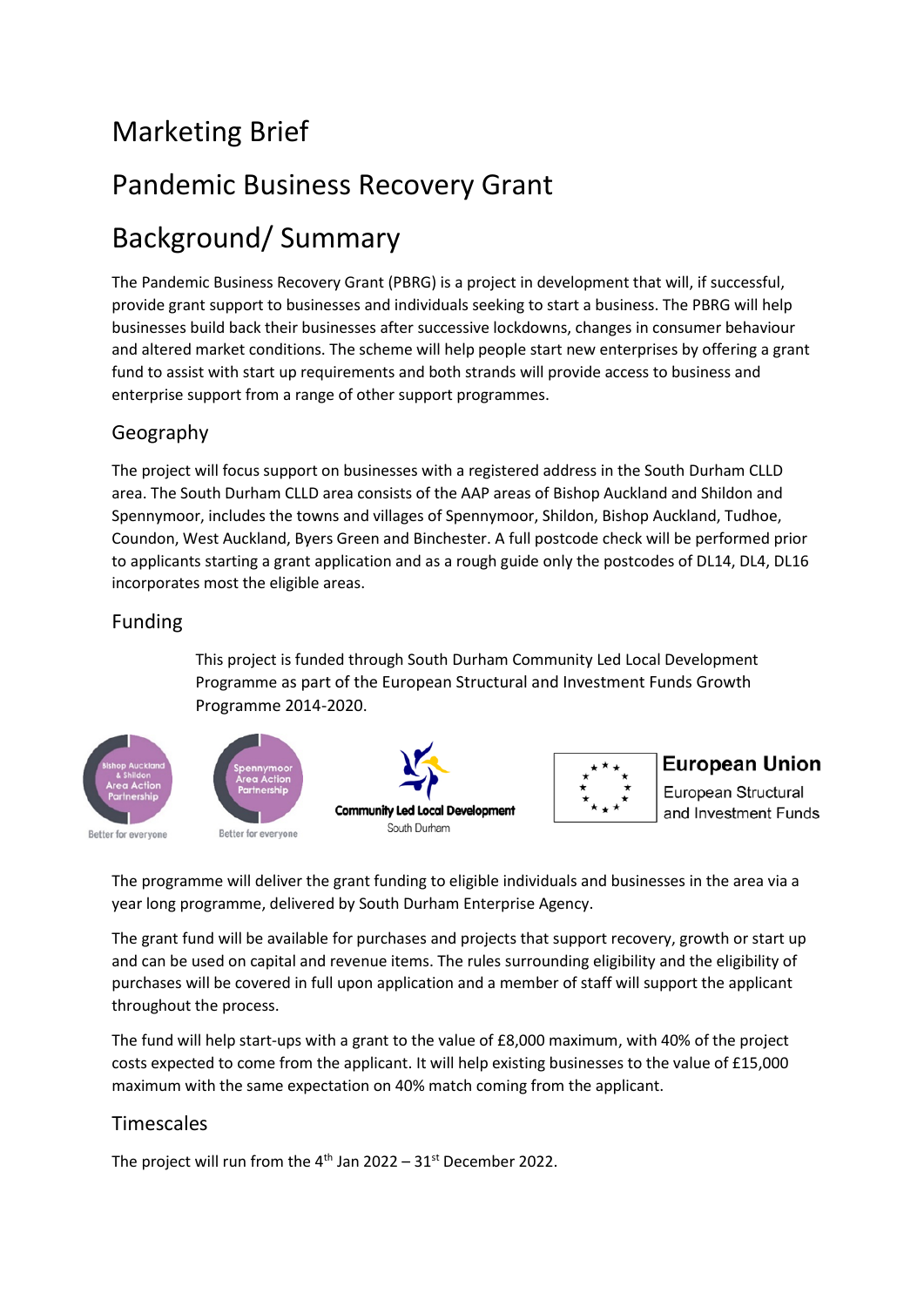Marketing activity will take place throughout the contracted term.

### Scope/ Activity

Limited budget has been made available for the marketing of the programme and a single agency is required to take on the activity for the duration of the programme. This will include stimulating social media engagement.

The majority of the engagement activity will be directed to social media profiles, with an encouragement of good news stories driving new start up engagements and created positive brand awareness for the programme.

The brief will include:

- Management of the project's socials. Facebook and LinkedIn primary channels
- Social media post copy writing, limit to number of posts/ channels required, based on budget
- Some direction and advice as to the project direction, based on monthly reviews
- Focus on encouraging new start up enquiries into the scheme

#### Criteria

Quotations will be assessed on the following criteria. Within your quotation:

1 – Social Media Campaign Management

Please detail a campaign plan detailing how you would use social media channels to promote the grant.

#### 2 – Copy Writing

Please outline your experience, with examples, of writing engaging copy for social media.

3 – Experience Managing Social Media Campaigns

Please outline your experience, with examples, of managing social media campaigns.

4 – Delivery Capacity

Please detail the team that would be available for work on the project. Please identify the primary contact for the project and indicate where in the business the named contact receives support from.

#### 5 – Delivery Capabilities

Within the team detailed in the quotation, please highlight the individual's experience and qualifications.

6 – Price